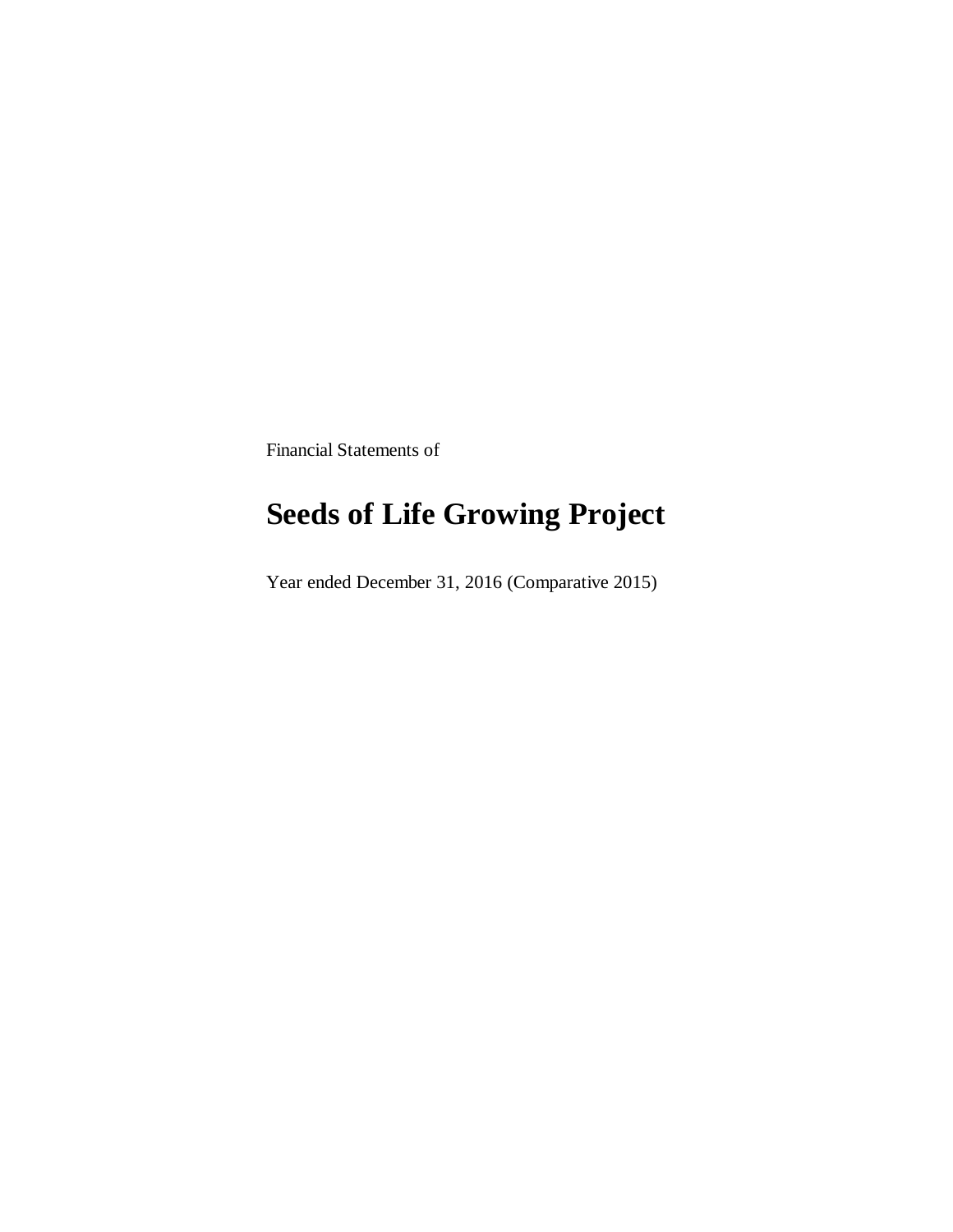## **SEEDS OF LIFE GROWING PROJECT**

Statement of Financial Position December 31, 2016 and 2015

|                                            |    | 2016   |    | 2015  |
|--------------------------------------------|----|--------|----|-------|
| <b>Assets</b>                              |    |        |    |       |
| Cash in Bank                               | \$ | 923.64 |    | 70.63 |
| <b>Total Assets</b>                        | \$ | 923.64 | \$ | 70.63 |
| <b>Liabilities</b>                         |    |        |    |       |
| <b>Accrued Advertising Expense</b>         | \$ | 0.00   | \$ | 0.00  |
| <b>Total liabilities</b>                   |    | 0.00   |    | 0.00  |
| <b>Fund Balances</b>                       |    |        |    |       |
| <b>Operating Fund Opening Balance</b>      |    | 70.63  |    | 0.00  |
| Current Year Surplus/(Deficit)             |    | 853.01 |    | 70.63 |
| <b>Total Fund Balances</b>                 |    | 923.64 |    | 70.63 |
| <b>Total Liabilities and Fund Balances</b> | \$ | 923.64 | \$ | 70.63 |

## **Notes:**

- Financial results are reported to Canadian Foodgrains Bank to be included in their Annual Financial Reports.
- Surplus balance retained to offset crop input expenditures at the start of the next growing season.
- 2015-2018 Financial Statements have been restated to reflect Cash Basis Accounting.